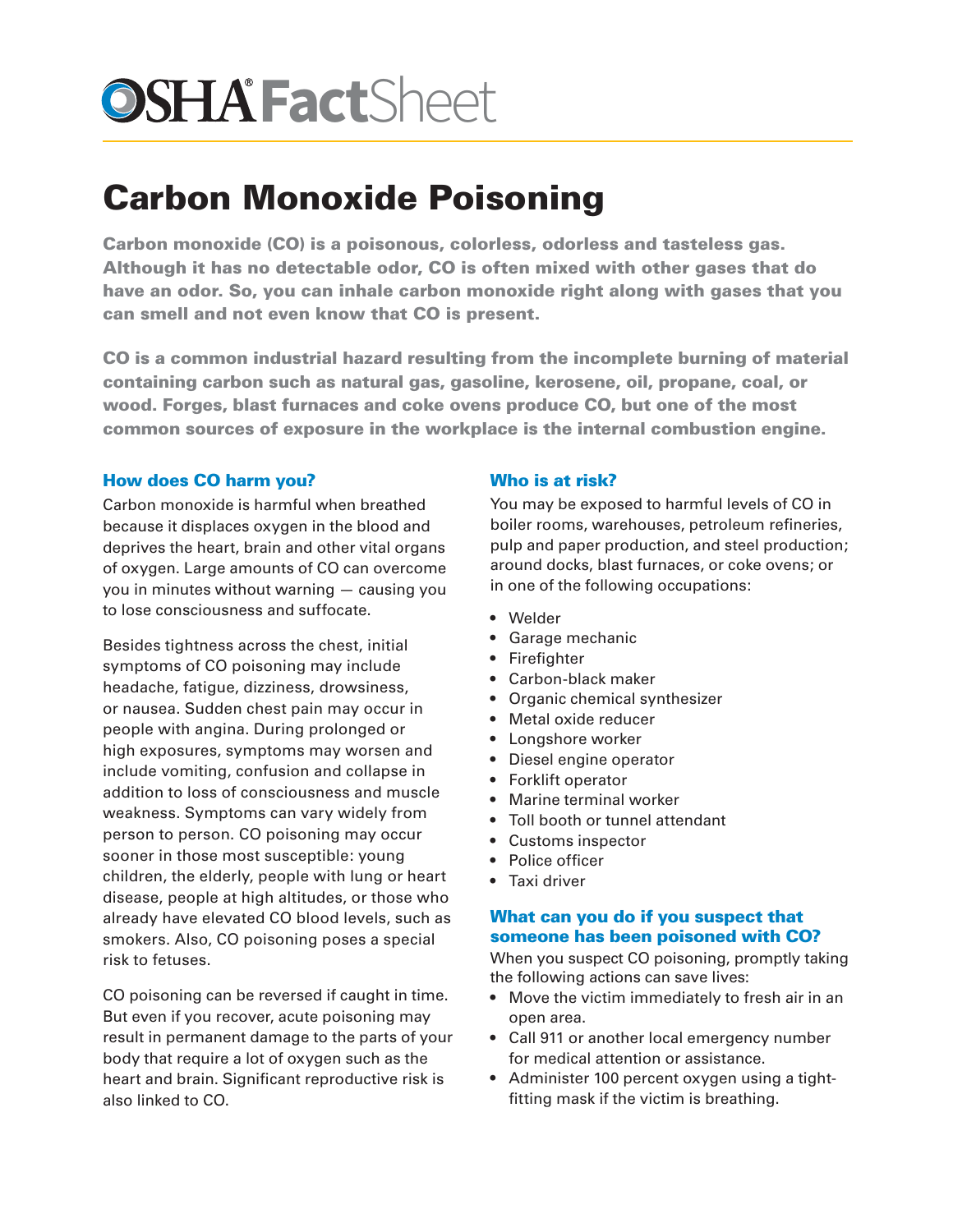• Administer cardiopulmonary resuscitation if the victim has stopped breathing.

**Warning:** You may be exposed to fatal levels of CO poisoning in a rescue attempt. Rescuers should be skilled at performing recovery operations and using recovery equipment. Employers should make sure that rescuers are not exposed to dangerous CO levels when performing rescue operations.

#### How can employers help prevent CO poisoning?

To reduce the chances of CO poisoning in the workplace, employers should take the following actions:

- Install an effective ventilation system that will remove CO from work areas.
- Maintain equipment and appliances (e.g., water heaters, space heaters, cooking ranges) that can produce CO in good working order to promote their safe operation and to reduce CO formation.
- Consider switching from gasoline-powered equipment to equipment powered by electricity, batteries, or compressed air if it can be used safely.
- Prohibit the use of gasoline-powered engines or tools in poorly ventilated areas.
- Provide personal CO monitors with audible alarms if potential exposure to CO exists.
- Test air regularly in areas where CO may be present, including confined spaces. See Title 29 of the Code of Federal Regulations (CFR) 1910.146.
- Use a full-facepiece pressure-demand selfcontained breathing apparatus (SCBA) certified by the National Institute for Occupational Safety and Health (NIOSH), or a combination full-facepiece pressure demand supplied-air respirator with auxiliary selfcontained air supply in areas with high CO concentrations, i.e., those with immediately dangerous to life and health atmospheres. (See 29 CFR 1910.134.)
- Use respirators with appropriate canisters, in conjunction with personal CO monitoring, for short periods under certain circumstances where CO levels are not exceedingly high.
- Educate workers about the sources and conditions that may result in CO poisoning as well as the symptoms and control of CO exposure.

In addition, if your employees are working in confined spaces where the presence of CO is suspected, you must ensure that workers test for oxygen sufficiency before entering.

#### What can employees do to help prevent CO poisoning?

Employees should do the following to reduce the chances of CO poisoning in the workplace:

- Report any situation to your employer that might cause CO to accumulate.
- Be alert to ventilation problems especially in enclosed areas where gases of burning fuels may be released.
- Report promptly complaints of dizziness, drowsiness, or nausea.
- Avoid overexertion if you suspect CO poisoning and leave the contaminated area.
- Tell your doctor that you may have been exposed to CO if you get sick.
- Avoid the use of gas-powered engines, such as those in powered washers as well as heaters and forklifts, while working in enclosed spaces.

#### What are the OSHA standards for CO exposure?

- The OSHA PEL for CO is 50 parts per million (ppm). OSHA standards prohibit worker exposure to more than 50 parts of CO gas per million parts of air averaged during an 8-hour time period.
- The 8-hour PEL for CO in maritime operations is also 50 ppm. Maritime workers, however, must be removed from exposure if the CO concentration in the atmosphere exceeds 100 ppm. The peak CO level for employees engaged in Ro-Ro operations (roll-on rolloff operations during cargo loading and unloading) is 200 ppm.

### Workers' Rights

Workers have the right to:

- Working conditions that do not pose a risk of serious harm.
- Receive information and training (in a language and vocabulary the worker understands) about workplace hazards, methods to prevent them, and the OSHA standards that apply to their workplace.
- Review records of work-related injuries and illnesses.